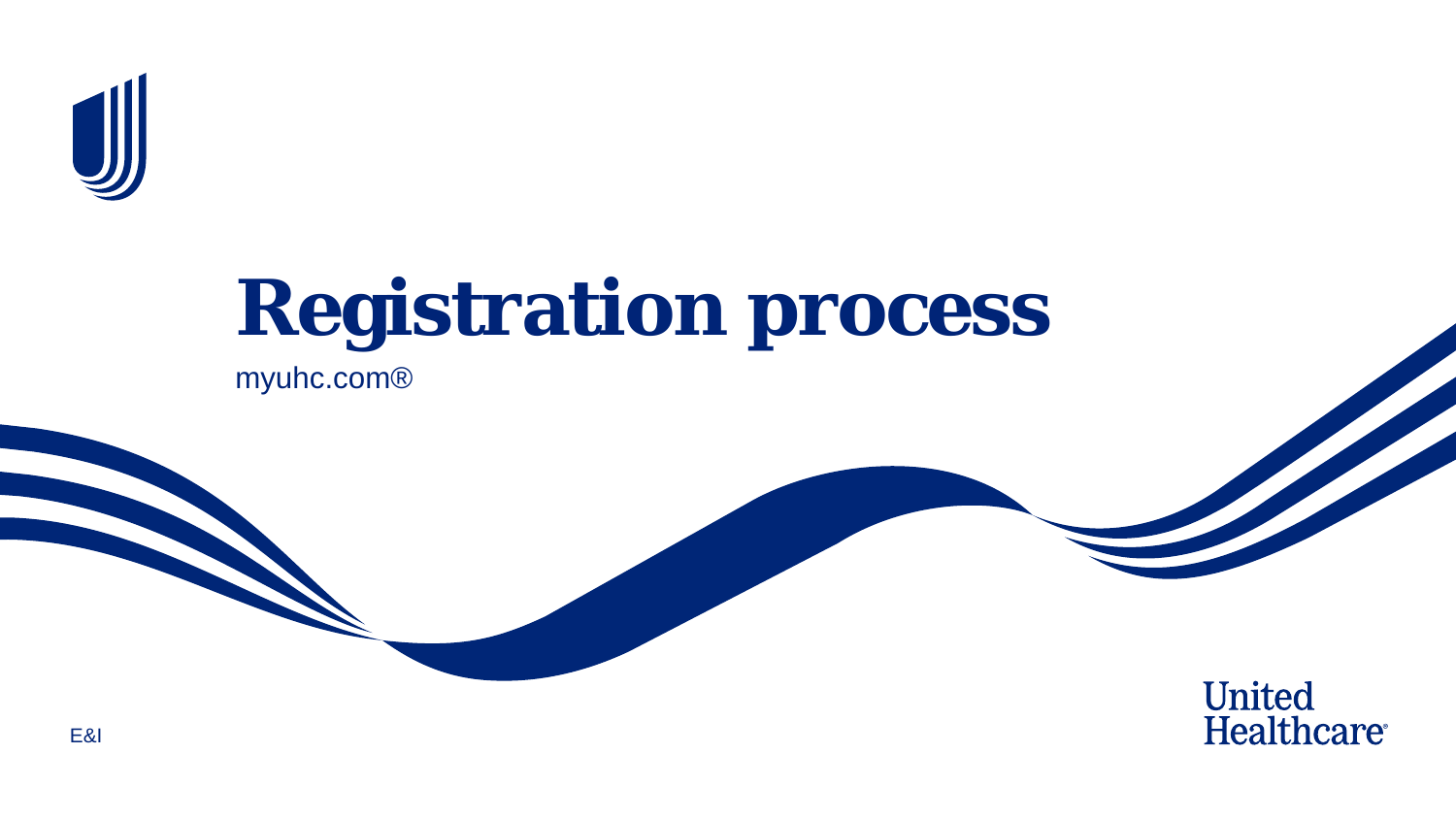#### **Step 1: go to [www.myuhc.com](http://www.myuhc.com/) & click "Register Now"**



UJ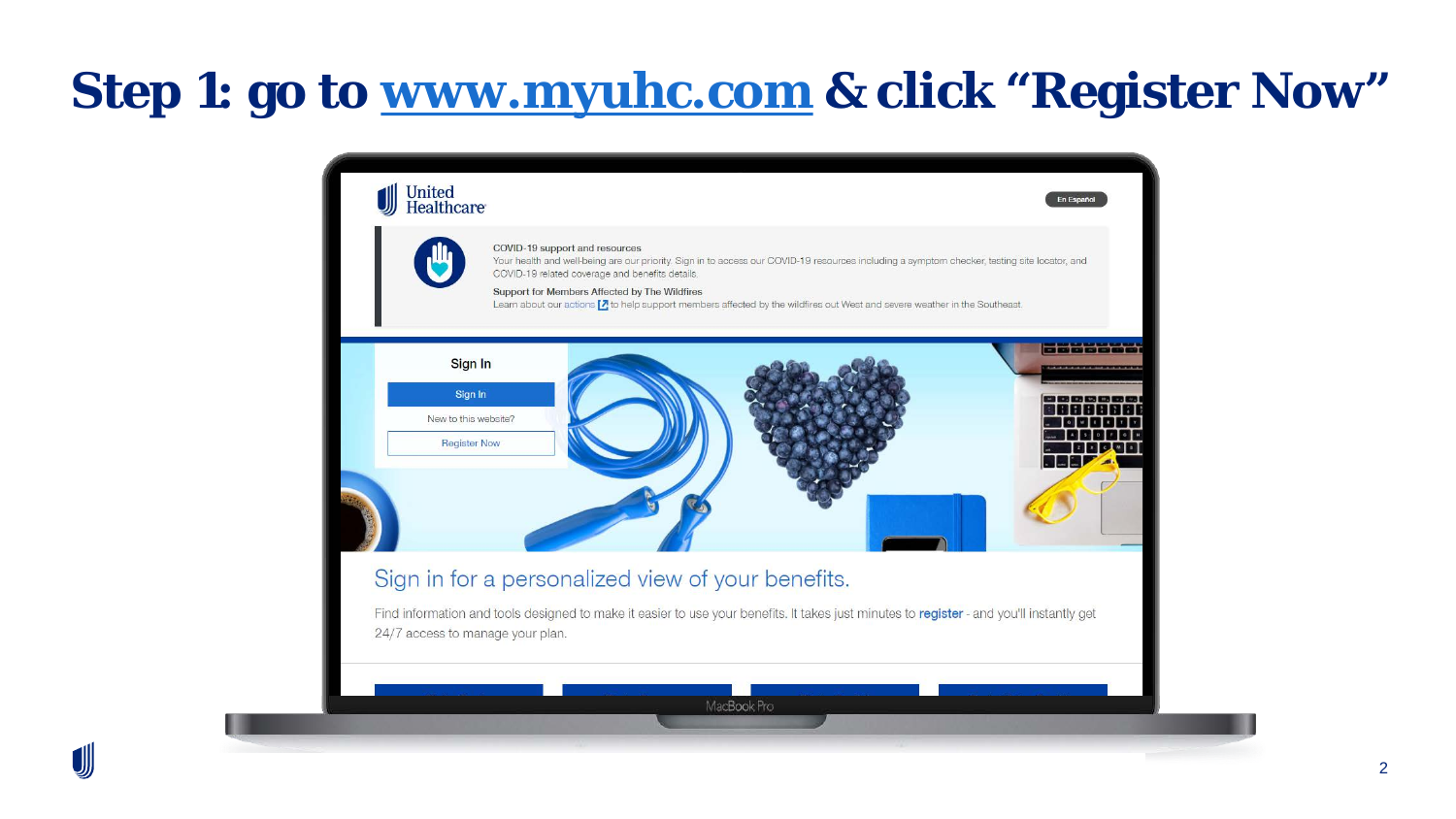#### **Step 2: enter your information**

#### **What you'll need:**

- First/last name
- Date of birth

U

- Health Plan ID or SSN
- Group/policy number

\*if you do not have your Medical ID card, please call 1-800-889- 2535 and request it from the Customer Service Representative

| United<br>Healthcare |                                                                                              | <sup>2</sup> Help<br>Sign in |
|----------------------|----------------------------------------------------------------------------------------------|------------------------------|
|                      | Let's get you registered                                                                     |                              |
|                      | Create your HealthSafe ID® to help protect the security of your personal health information. |                              |
|                      |                                                                                              |                              |
|                      | All fields are required unless marked as optional.                                           |                              |
|                      | <b>First Name</b>                                                                            |                              |
|                      |                                                                                              |                              |
|                      | <b>Last Name</b>                                                                             |                              |
|                      |                                                                                              |                              |
|                      |                                                                                              |                              |
|                      | Date of Birth (Month, DD, YYYY)                                                              |                              |
|                      | <b>YYYY</b><br><b>DD</b><br>January<br>▼                                                     |                              |
|                      |                                                                                              |                              |
|                      | $\bullet$ Help<br><b>Identification Type</b>                                                 |                              |
|                      | <b>Health Plan ID</b>                                                                        |                              |
|                      | <b>Social Security Number</b>                                                                |                              |
|                      |                                                                                              |                              |
|                      |                                                                                              |                              |
|                      |                                                                                              |                              |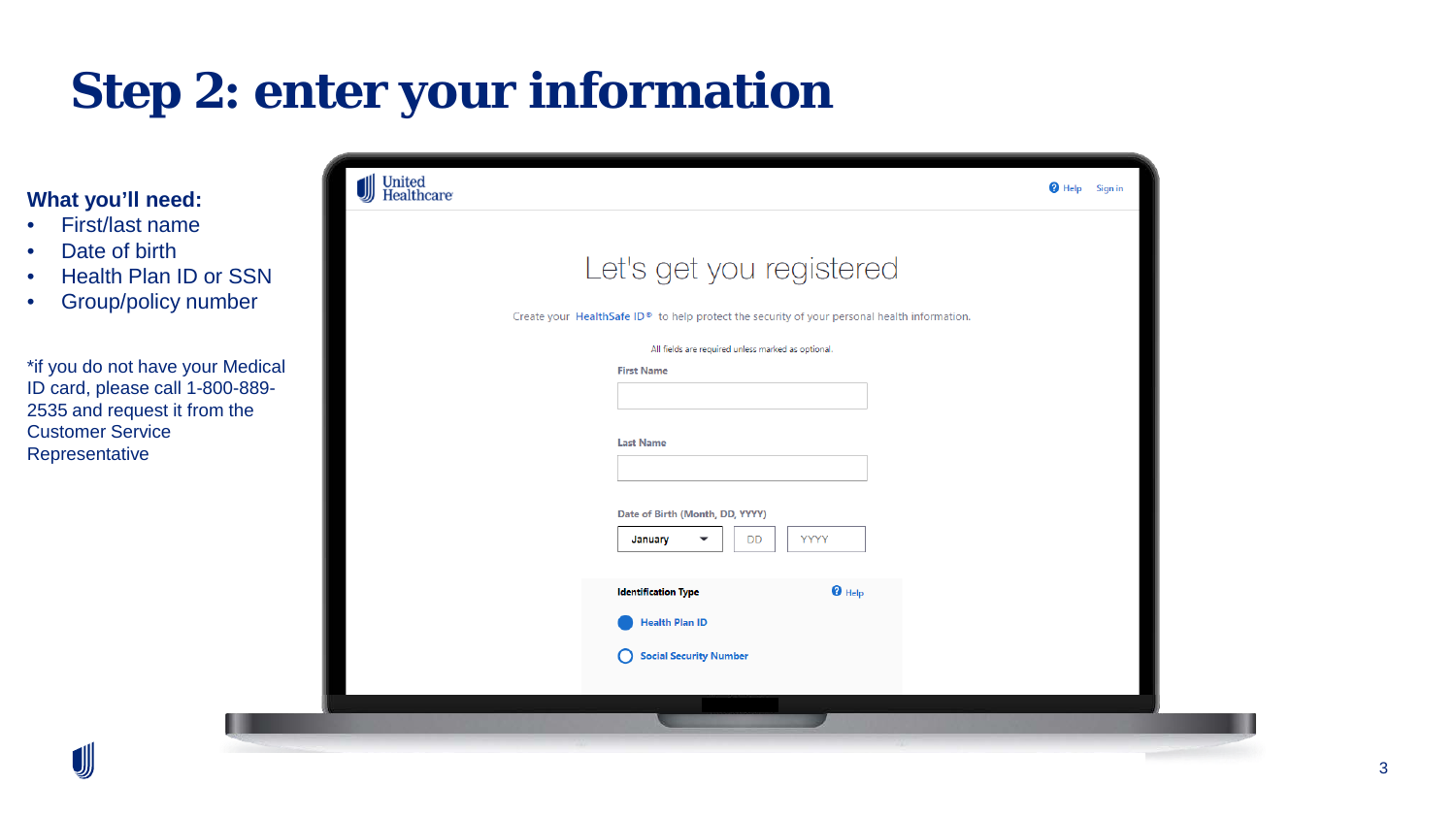### **Step 3: create username and password**

#### **Username rules:**

- Minimum of 6 characters
- Maximum of 50 characters
- Not case sensitive
- Must be unique
- Must be only alphanumeric and hyphens
- Must not contain spaces

#### **Password rules:**

- Minimum of 8 characters
- Maximum of 100 characters
- Must contain at least 2 uppercase letter
- Must contain at least 1 lowercase letter
- Must contain at least 1 number
- Must not contain spaces
- Must not contain special characters + % &
- Must not include the username
- Must be case sensitive
- Must not be same as previous 10 passwords
- Does not expire

| <b>United<br/>Healthcare</b> |                                                                                           | Help Sign in |
|------------------------------|-------------------------------------------------------------------------------------------|--------------|
|                              | √ Your information has been verified.                                                     |              |
|                              |                                                                                           |              |
|                              | Set up your account                                                                       |              |
|                              | Create your HealthSafe ID® account by completing the fields below.                        |              |
|                              | All fields are required unless marked as optional.                                        |              |
|                              | <b>Username</b><br>Password                                                               |              |
|                              | <b>Email Address</b>                                                                      |              |
|                              | Remember me on this trusted device. (Optional)                                            |              |
|                              | I agree to the Terms of Use. Privacy Policy and<br><b>Consumer Communications Notice.</b> |              |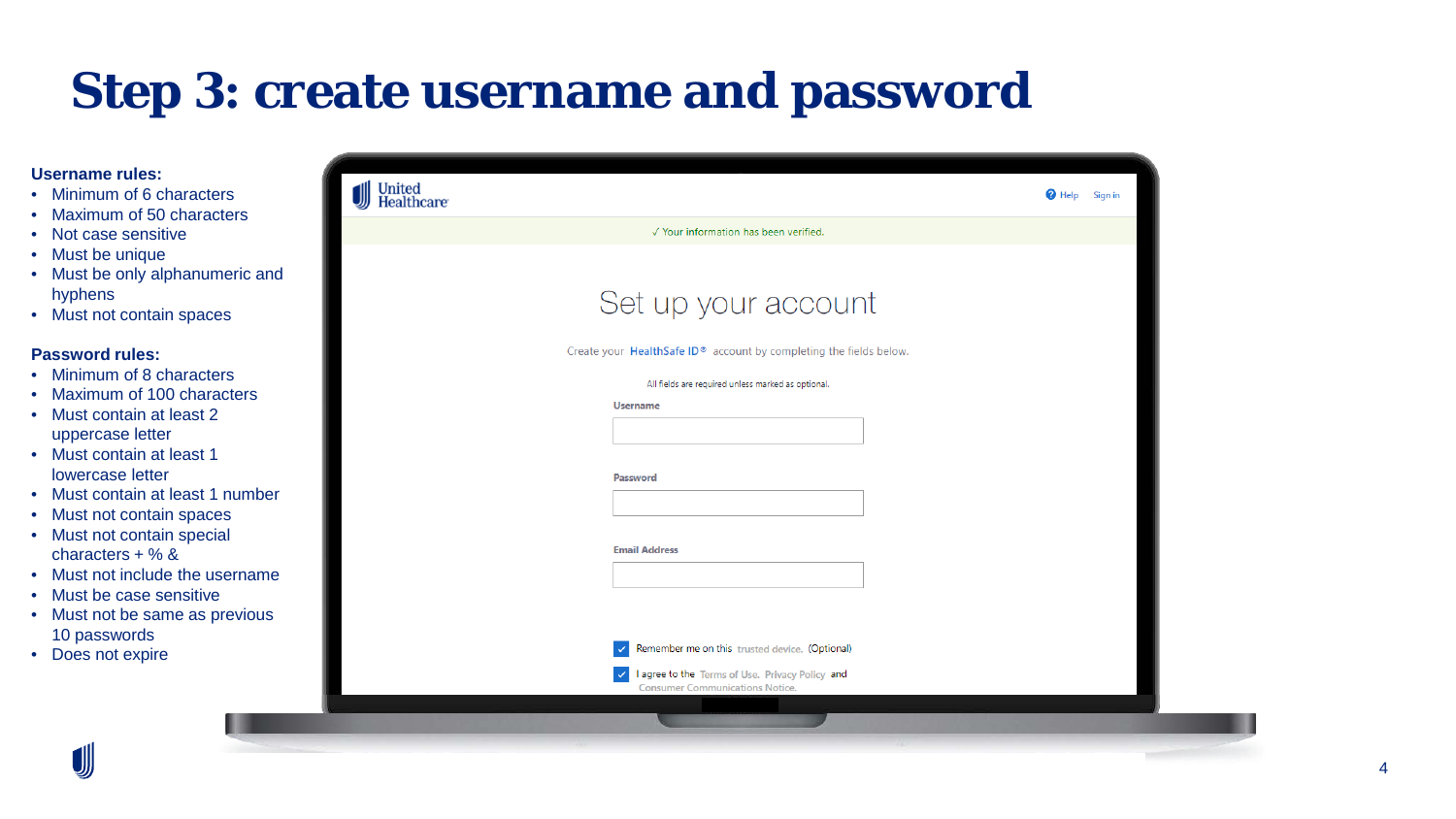### **Step 4: verify your account**

| <b>United<br/>Healthcare</b> |                                                                                                                                                                                                                                                        | Sign in<br>$\bullet$ Help |
|------------------------------|--------------------------------------------------------------------------------------------------------------------------------------------------------------------------------------------------------------------------------------------------------|---------------------------|
|                              |                                                                                                                                                                                                                                                        |                           |
|                              |                                                                                                                                                                                                                                                        |                           |
|                              | Keep your acount safe                                                                                                                                                                                                                                  |                           |
|                              | To keep your account secure, please choose a confirmation method.                                                                                                                                                                                      |                           |
|                              | All fields are required unless marked as optional.                                                                                                                                                                                                     |                           |
|                              |                                                                                                                                                                                                                                                        |                           |
|                              |                                                                                                                                                                                                                                                        |                           |
|                              | <b>Confirmation Type</b><br><b>Text Message</b><br>$\checkmark$                                                                                                                                                                                        |                           |
|                              |                                                                                                                                                                                                                                                        |                           |
|                              | <b>Phone Number</b>                                                                                                                                                                                                                                    |                           |
|                              | $+1()$ -                                                                                                                                                                                                                                               |                           |
|                              | An automated message will be sent to the phone number you provided<br>for account confirmation and recovery purposes, and as noted in the<br><b>Consumer Communications Notice.</b><br>Messaging, data rates, and Texting Terms and Conditions. apply. |                           |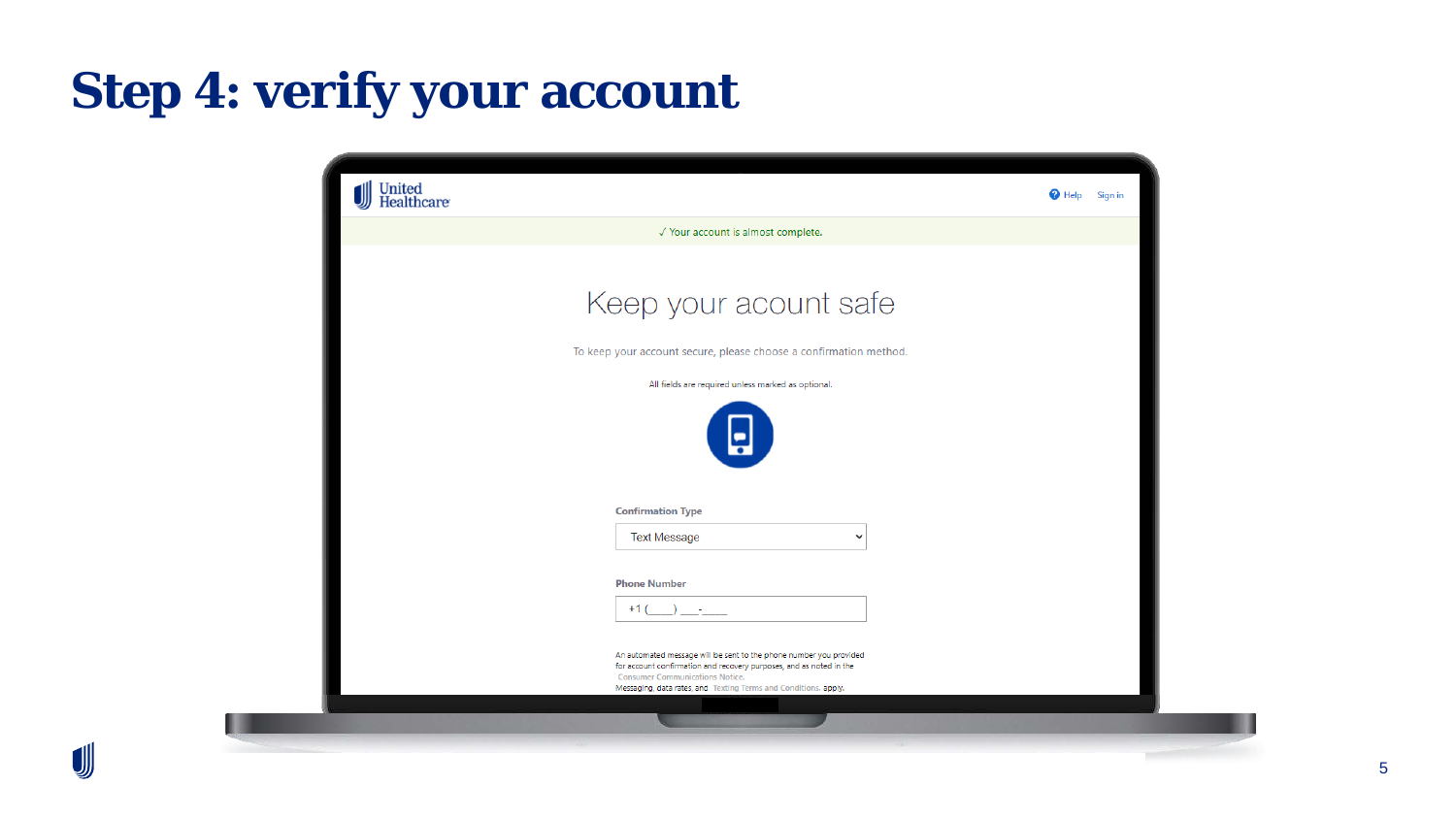### **Step 4: verify your account continued**

| United<br>Healthcare<br>JJJ |                                                                   | Sign in<br><b>O</b> Help |
|-----------------------------|-------------------------------------------------------------------|--------------------------|
|                             | √ Your account is almost complete.                                |                          |
|                             |                                                                   |                          |
|                             | Check your text messages!                                         |                          |
|                             | To keep your account secure, please choose a confirmation method. |                          |
|                             | All fields are required unless marked as optional.                |                          |
|                             | ç<br><b>Phone Number</b>                                          |                          |
|                             | $(111)$ 222-3333<br>$\blacktriangleright$ Edit                    |                          |
|                             | <b>Confirmation Code</b>                                          |                          |
|                             |                                                                   |                          |
|                             | <b>Create account</b>                                             |                          |
|                             | Text me again   Call me instead                                   |                          |
|                             |                                                                   |                          |
|                             |                                                                   |                          |
|                             |                                                                   |                          |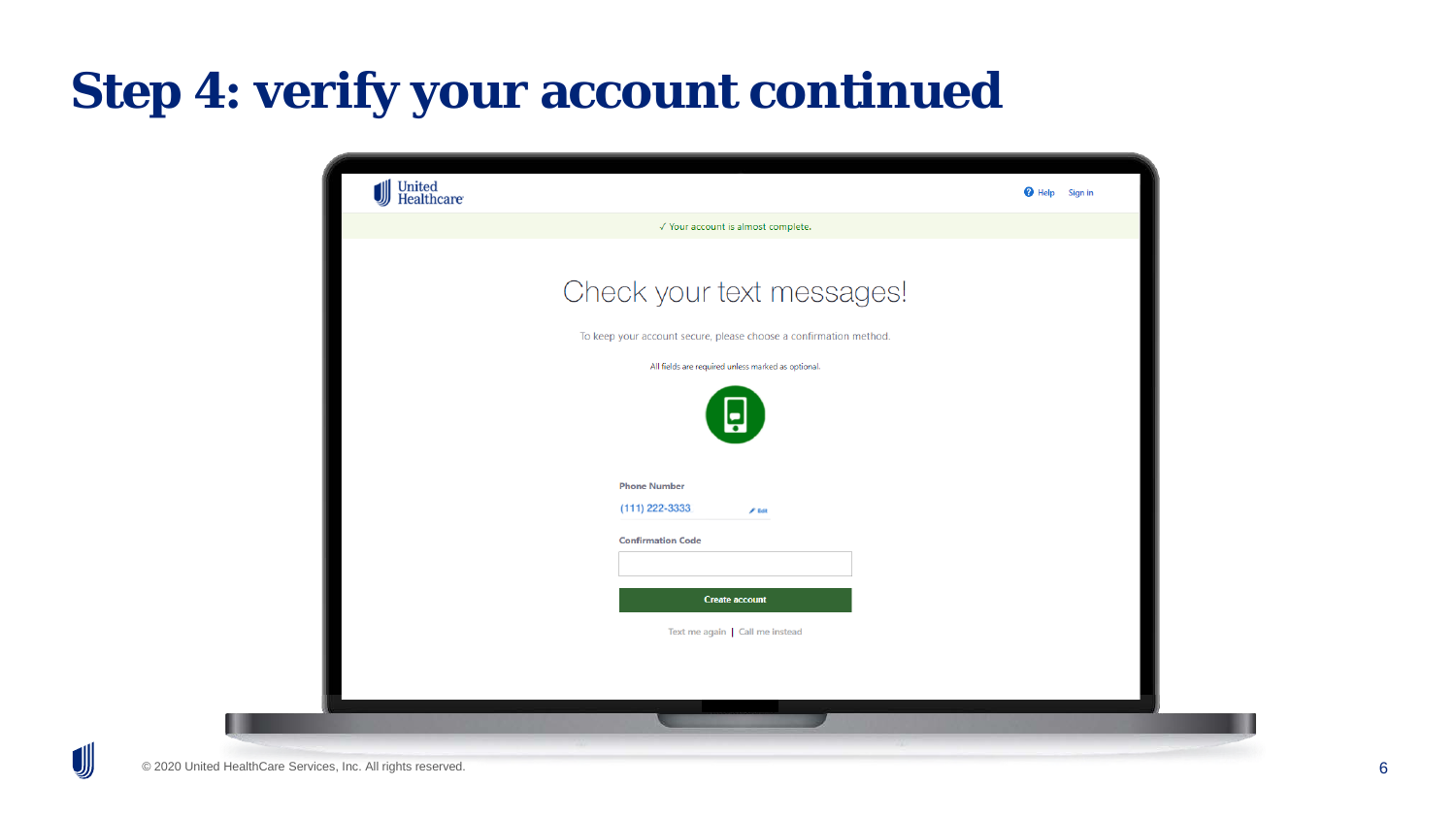### **Step 5: registration complete**

| United<br>Healthcare |                                                              | <b>Q</b> Help<br>Sign in |
|----------------------|--------------------------------------------------------------|--------------------------|
|                      | √ Your account is almost complete.                           |                          |
|                      |                                                              |                          |
|                      | ◆ Your account has been created                              |                          |
|                      |                                                              |                          |
|                      | You can change your information anytime in Account Settings. |                          |
|                      |                                                              |                          |
|                      | <b>Email Address</b>                                         |                          |
|                      | chrisdemo@internet.com                                       |                          |
|                      |                                                              |                          |
|                      | <b>Username</b>                                              |                          |
|                      | chrisdemo                                                    |                          |
|                      |                                                              |                          |
|                      | <b>Phone Number</b>                                          |                          |
|                      | $(111)$ 222-3333                                             |                          |
|                      | <b>Continue to Account</b>                                   |                          |
|                      |                                                              |                          |
|                      |                                                              |                          |
|                      |                                                              |                          |
|                      |                                                              |                          |

п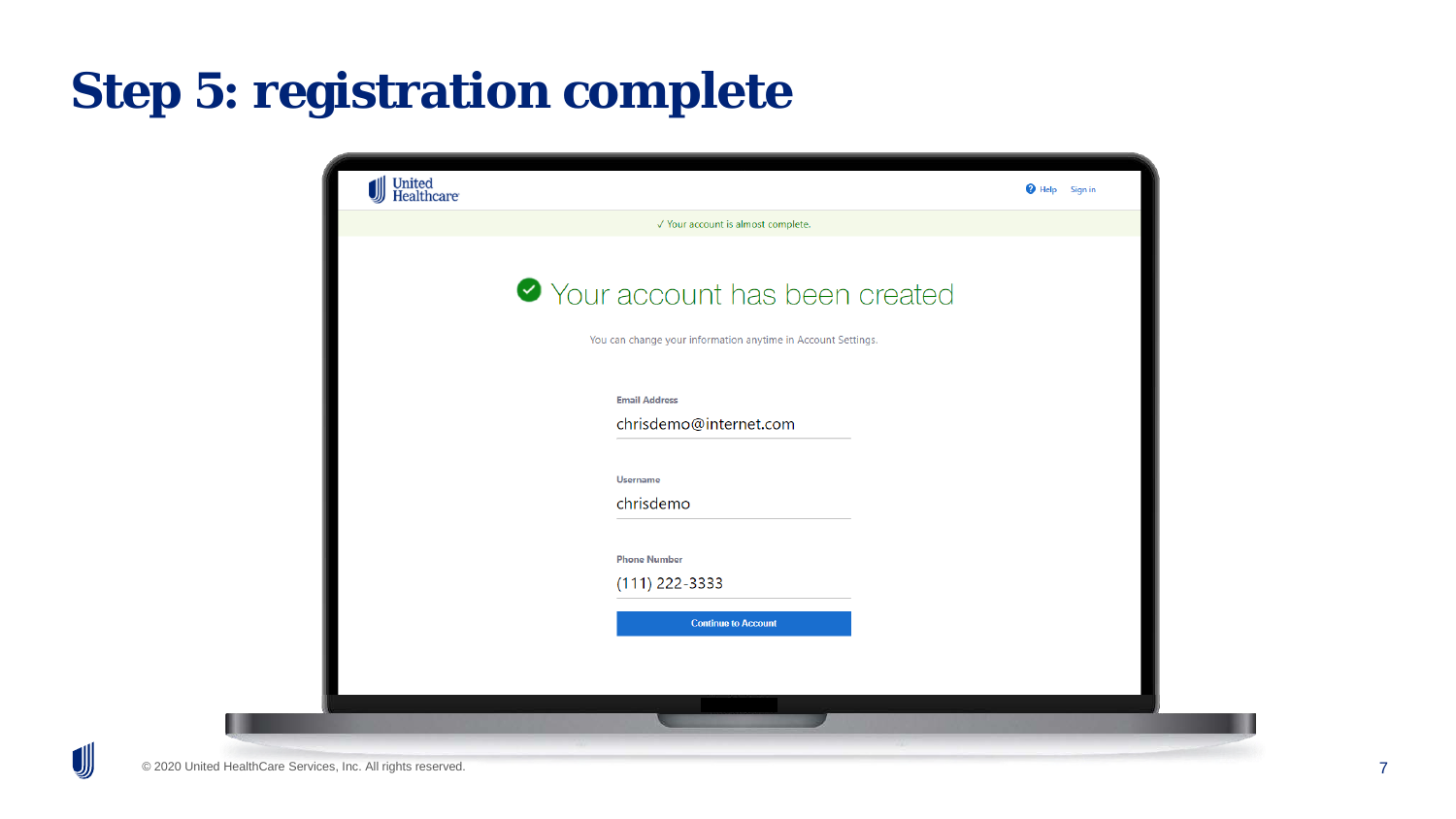

# **View and print ID cards** myuhc.com®

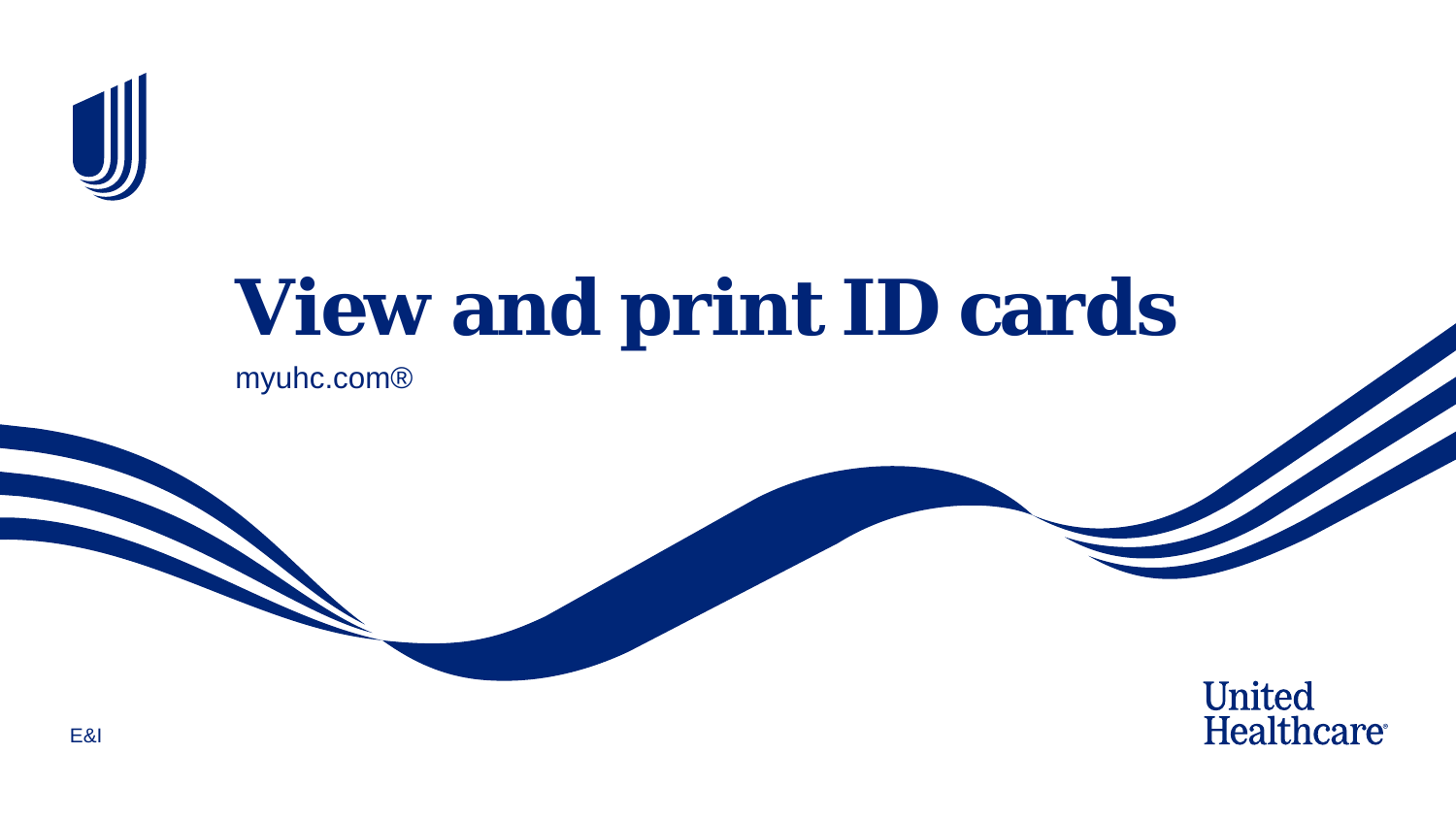#### **Step 1: log into your myuhc.com account and click on "view & print member ID cards"**



 $\textcolor{red}{\textbf{0}}$